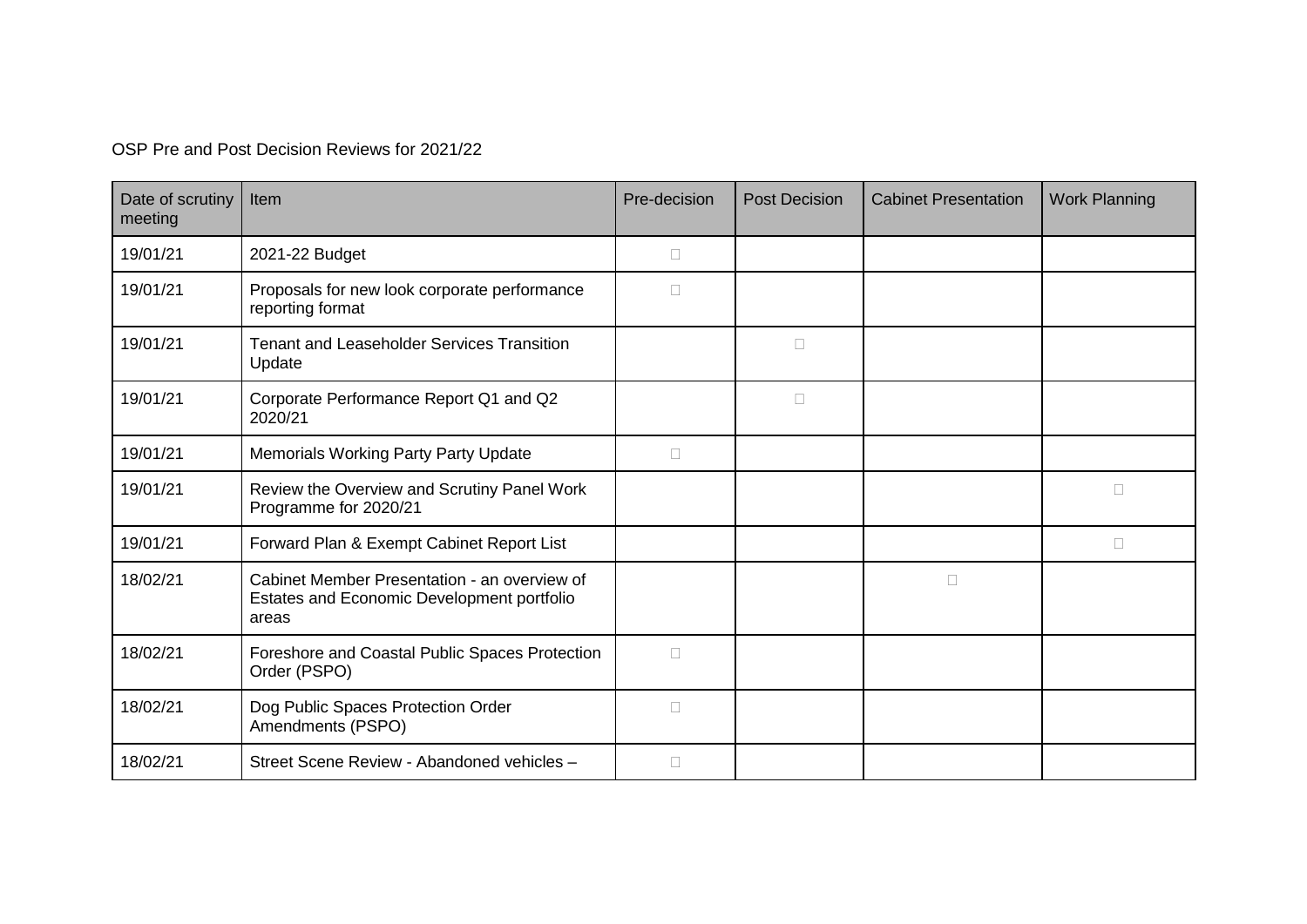|          | how can TDC speed up time taken to clear<br>abandoned vehicles?                                                                                |        |        |              |
|----------|------------------------------------------------------------------------------------------------------------------------------------------------|--------|--------|--------------|
| 18/02/21 | Planning Enforcement Review - Why is the<br>planning enforcement process seemingly so slow<br>in Thanet and how can it be made more efficient? | П      |        |              |
| 18/02/21 | Crime Stats in Thanet - Kent Police Presentation                                                                                               |        | □      |              |
| 18/02/21 | Review OSP Work Programme 2020/21                                                                                                              |        |        | П            |
| 18/02/21 | Forward Plan & Exempt Cabinet Report List                                                                                                      |        |        | $\mathbf{L}$ |
| 20/04/21 | Domestic Violence in Thanet - How Kent Police<br>are addressing the Issue                                                                      |        | $\Box$ |              |
| 20/04/21 | <b>Memorials Working Party Update</b>                                                                                                          | П      |        |              |
| 20/04/21 | <b>Planning Enforcement Review</b>                                                                                                             | $\Box$ |        |              |
| 20/04/21 | The Impact of Covid-19 on businesses and<br>communities in Thanet                                                                              |        | П      |              |
| 20/04/21 | Review OSP Work Programme 2020/21                                                                                                              |        |        | П            |
| 20/04/21 | Forward Plan                                                                                                                                   |        |        | П            |
| 25/05/21 | Call-In of Cabinet Decision: The Future of East<br>Kent HR (EKHR)                                                                              |        | $\Box$ |              |
| 25/05/21 | Review of the Council's Community response to<br>the pandemic: The Community Hub and<br>engagement with the voluntary sector                   |        | $\Box$ |              |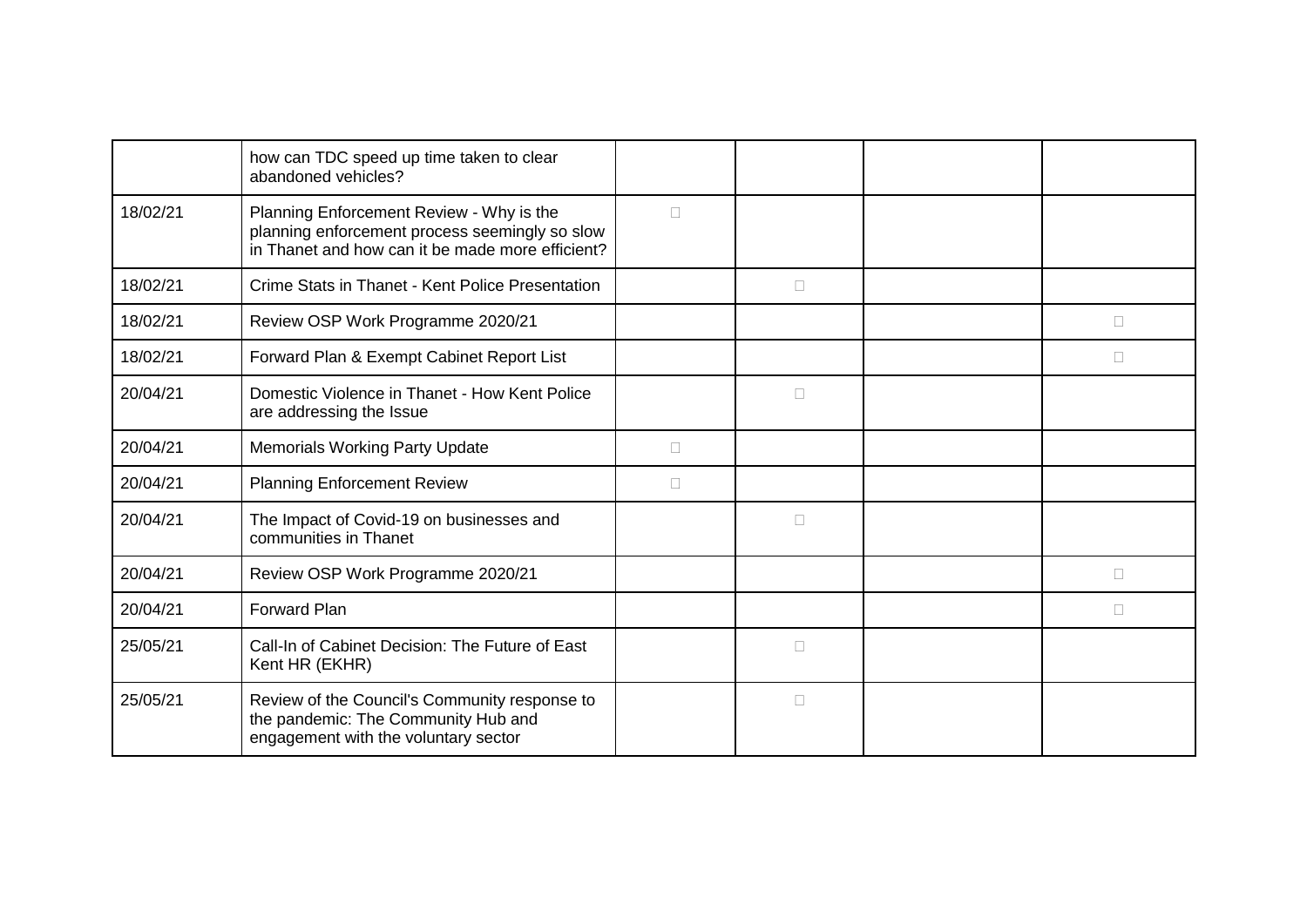| 25/05/21 | Decarbonisation of the Kent Innovation Centre                                                   | $\Box$ |        |        |        |
|----------|-------------------------------------------------------------------------------------------------|--------|--------|--------|--------|
| 25/05/21 | Tenant and Leaseholder Services - Quarter 4<br>performance report                               |        | $\Box$ |        |        |
| 25/05/21 | Establishing the OSP Work Programme for<br>2021/22                                              |        |        |        | $\Box$ |
| 25/05/21 | <b>Forward Plan</b>                                                                             |        |        |        | П      |
| 08/07/21 | Proposed Disposal of 18 Albert Street: Call-In of<br><b>Cabinet Decision</b>                    |        | $\Box$ |        |        |
| 20/07/21 | Planning Enforcement Review - Report back by<br>the Planning Enforcement Working Party          | $\Box$ |        |        |        |
| 20/07/21 | Review OSP Work Programme 2021/22                                                               |        |        |        | $\Box$ |
| 20/07/21 | <b>Forward Plan</b>                                                                             |        |        |        | $\Box$ |
| 26/08/21 | <b>Statement of Community Involvement - Results</b><br>of Public Consultation and Adoption      | $\Box$ |        |        |        |
| 26/08/21 | Review OSP Work Programme 2021/22                                                               |        |        |        | $\Box$ |
| 26/08/21 | <b>Forward Plan</b>                                                                             |        |        |        | П      |
| 26/10/21 | Cabinet Member Presentation - A vision for the<br>council presentation by the Leader of council |        |        | $\Box$ |        |
| 26/10/21 | Event Policy and Suitability of Events Documents                                                | $\Box$ |        |        |        |
| 26/10/21 | Review OSP Work Programme 2021/22                                                               |        |        |        | П      |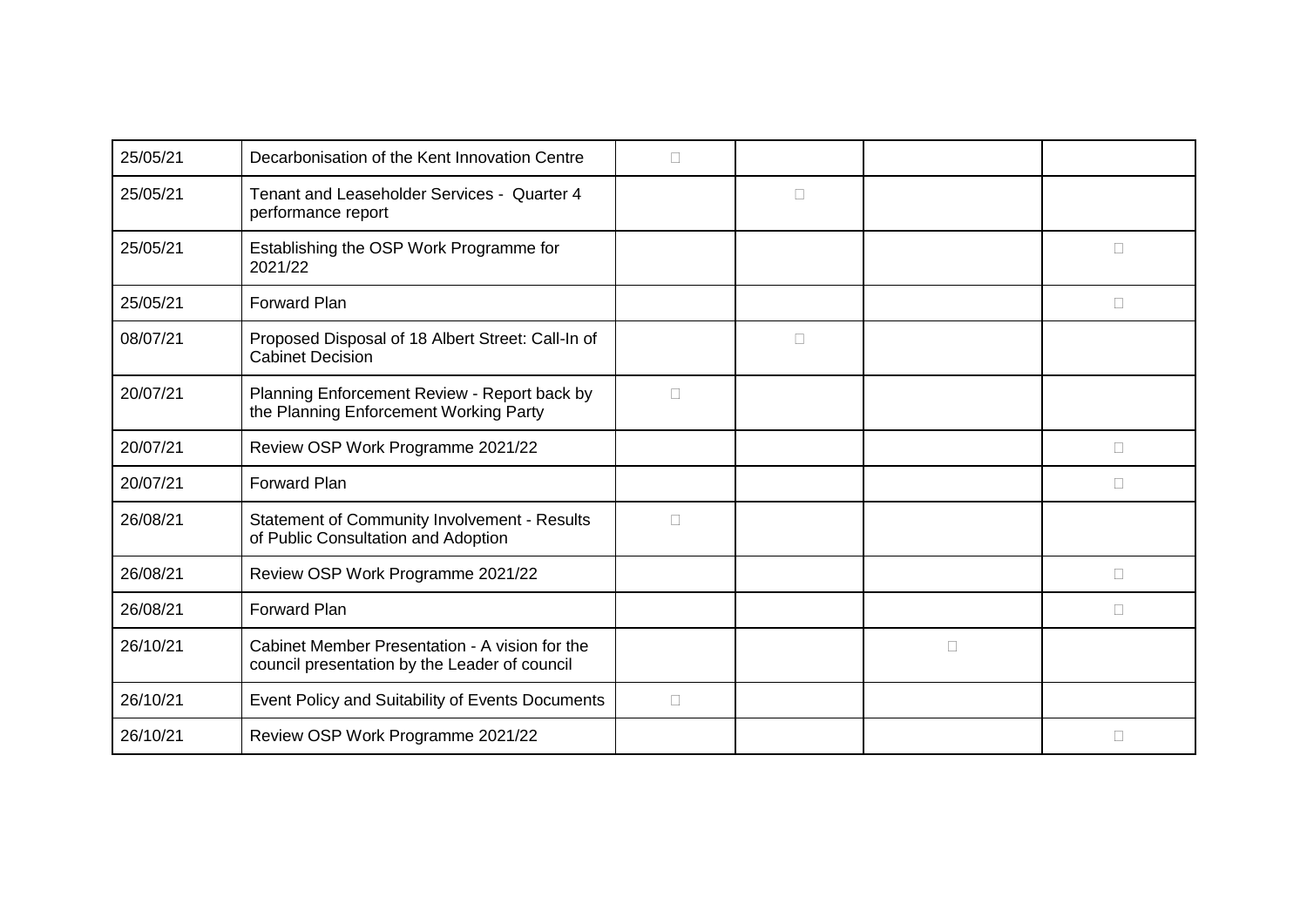| 26/10/21 | <b>Forward Plan</b>                                                                                                                                                         |        |        |        | П      |
|----------|-----------------------------------------------------------------------------------------------------------------------------------------------------------------------------|--------|--------|--------|--------|
| 23/11/21 | <b>Cabinet Member Presentation - Community</b><br>Safety and Youth Engagement                                                                                               |        |        | $\Box$ |        |
| 23/11/21 | TLS KPI Q1 & Q2 - Housing Performance<br>report                                                                                                                             |        | $\Box$ |        |        |
| 23/11/21 | Increase provision of Housing Response<br>Officers at the tower blocks                                                                                                      | $\Box$ |        |        |        |
| 23/11/21 | Fees and Charges 2022-23                                                                                                                                                    | $\Box$ |        |        |        |
| 23/11/21 | Review OSP Work Programme 2021/22                                                                                                                                           |        |        |        | П      |
| 23/11/21 | <b>Forward Plan</b>                                                                                                                                                         |        |        |        | $\Box$ |
| 18/01/22 | Kent Police Presentation - Modern Slavery in<br>Thanet                                                                                                                      | $\Box$ |        |        |        |
| 18/01/22 | <b>Cabinet Member Presentation - The Council</b><br>Budget 2022/23                                                                                                          | $\Box$ |        |        |        |
| 18/01/22 | HRA Budget 2022-23                                                                                                                                                          | $\Box$ |        |        |        |
| 18/01/22 | Review OSP Work Programme 2021/22                                                                                                                                           |        |        |        | $\Box$ |
| 18/01/22 | <b>Forward Plan</b>                                                                                                                                                         |        |        |        | П      |
| 17/02/22 | Cabinet Member Presentation - An overview<br>presentation on the Council's Housing Services<br>and commenting on how we regulate private<br>sector housing in the district. |        |        | $\Box$ |        |